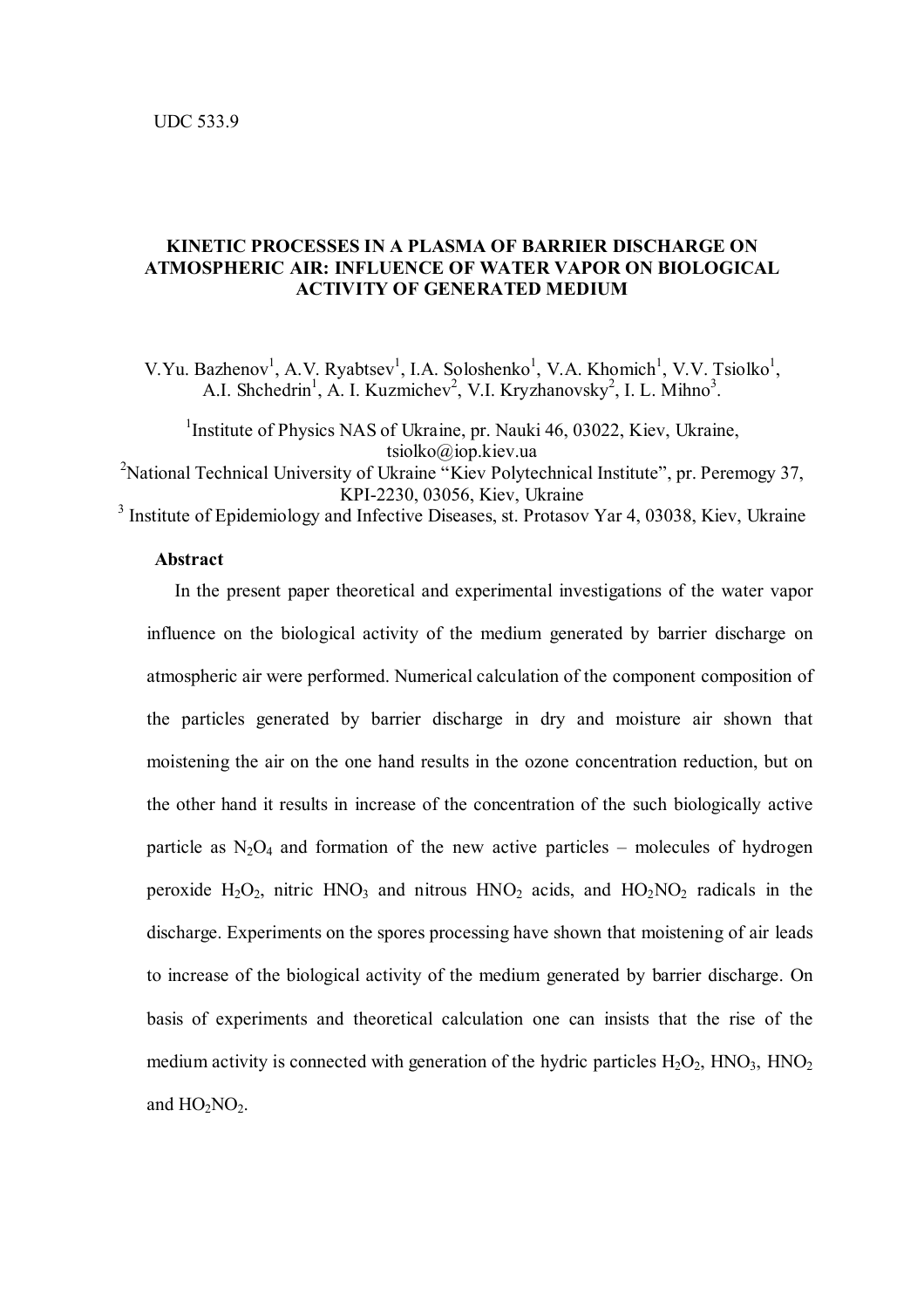### **1. Introduction**

In the last ten years gas discharge plasma attains more and more wide applications in biology and medicine at creation of biomaterials and membranes with pre-defined features (biocompatibility, clot resistance, lowered friction, etc.) and, as well, at cold sterilization of articles made of thermolabile materials. In modern medical practice the cold sterilization of a wide variety of heat-sensitive instruments and materials is mainly performed by means of toxic gases – pure ethylene oxide or its mixture with fluorochlorocarbons. This sterilization technique requires long (up to 24 hours) aeration process and, which is most important, creates serious threat both for servicing personnel health and for the environment. Currently one of the most serious alternatives of gaseous sterilization consists in the use of gas discharge plasma as sterilizing agent. Main advantage of plasma technique is given by fact that plasma, as chemically active medium, is formed in result of excitation, dissociation and ionization of any gaseous or vaporous substance, including non-toxic ones (even inert gases). Whereas a low pressure plasma sterilizers already have been commercially available since early 1990's [1], the great attention to developing of the low temperature sterilizers using atmospheric pressure discharges, which are more attractive due to absence of a vacuum system, has been paid at the past years [2-4]. However, solving this problem is complicated by the fact that up to now complete investigations of barrier discharge plasma, first of all, that of component composition of active particles, are not accomplished. Present paper is devoted to the theoretical studies of the component composition of the particles, which are generated by the barrier discharge in dry and moisture ambient air, and to experimental investigation of the sterilization efficacy of the barrier discharge depending on air moisture.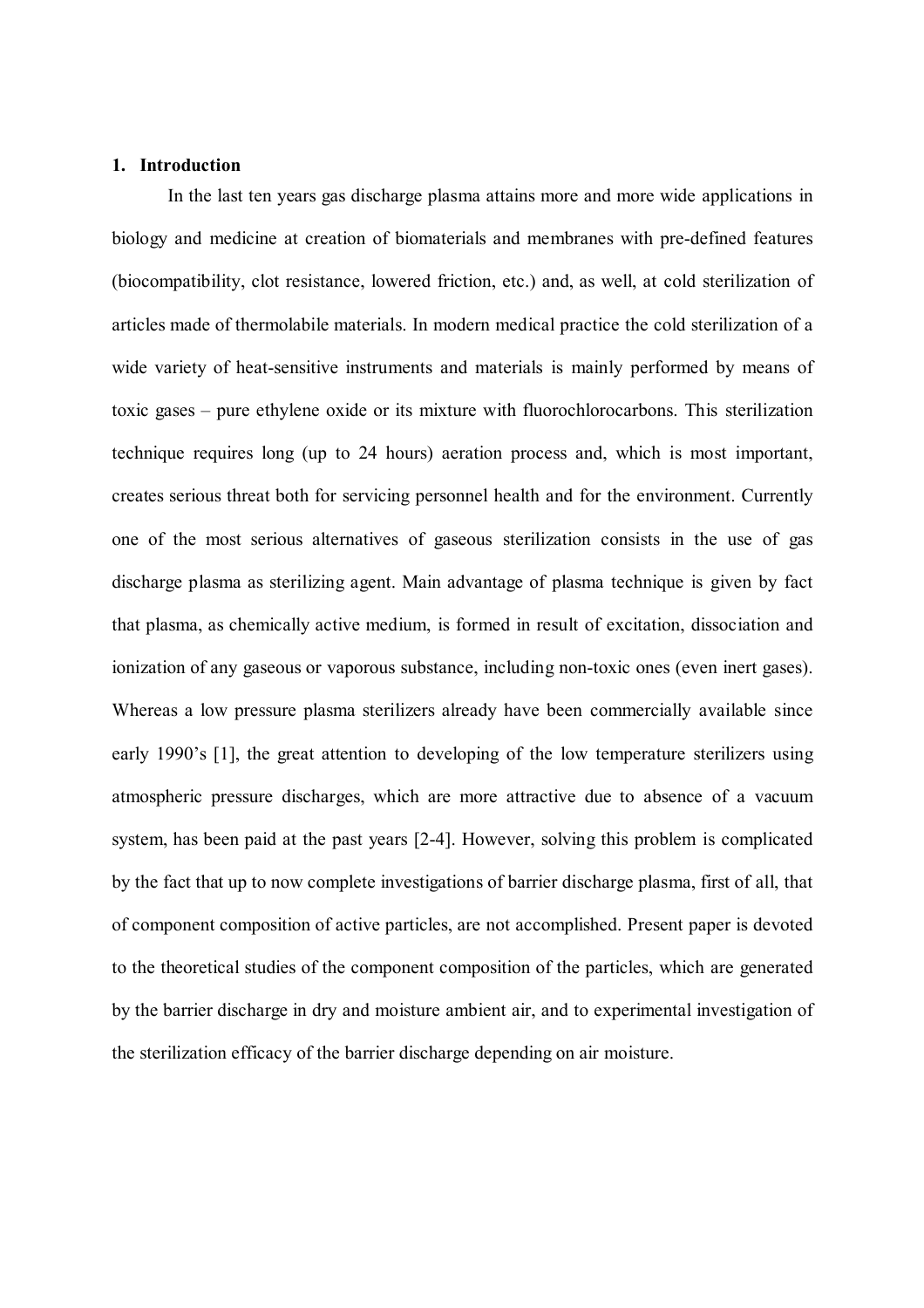#### **1. Numerical simulation of air plasma composition and discussion**

According to [4] and the experiments described below, in the sterilization by air barrier discharge, besides of ozone, others active particles play role as well. In order to understand, what active particles are, and to find the plasma component content, we modeled barrier discharge in air under conditions close to experimental ones. Modeling of the plasma component content was performed separately for each of two parts of working chamber – the discharge gap of barrier discharge and sterilizing chamber itself, where processed items were placed.

At calculation of the plasma component content and the concentrations of molecules and radicals formed immediately in barrier discharge, kinetic equations were used:

$$
\frac{dN_i}{dt} = S_{ei} + \sum_j k_j N_j + \sum_{j,l} k_{jl} N_j N_l + \dots
$$
 (1)

Here  $N_i$  are concentrations of molecules and radicals,;  $k_j$ ,  $k_{jl}$  are rate constants of molecular processes; *Sei* is rate of forming the products of electron-molecular reactions, which was calculated from the following equation:

$$
S_{ei} = \frac{W}{V} \frac{1}{\varepsilon_{ei}} \frac{W_{ei}}{\sum_{j} W_{ej} + \sum_{j} W_{j}}.
$$
 (2)

Here *W* is power introduced into barrier discharge; *V* is discharge chamber volume; *Wej* is specific power spent to electron-molecular process on non-elastic scattering with threshold energy ε*ej*:

$$
W_{ei} = \sqrt{\frac{2q}{m}} n_e N_i \varepsilon_{ei} \int_0^\infty \varepsilon Q_{ei}(\varepsilon) f(\varepsilon) d\varepsilon , \qquad (3)
$$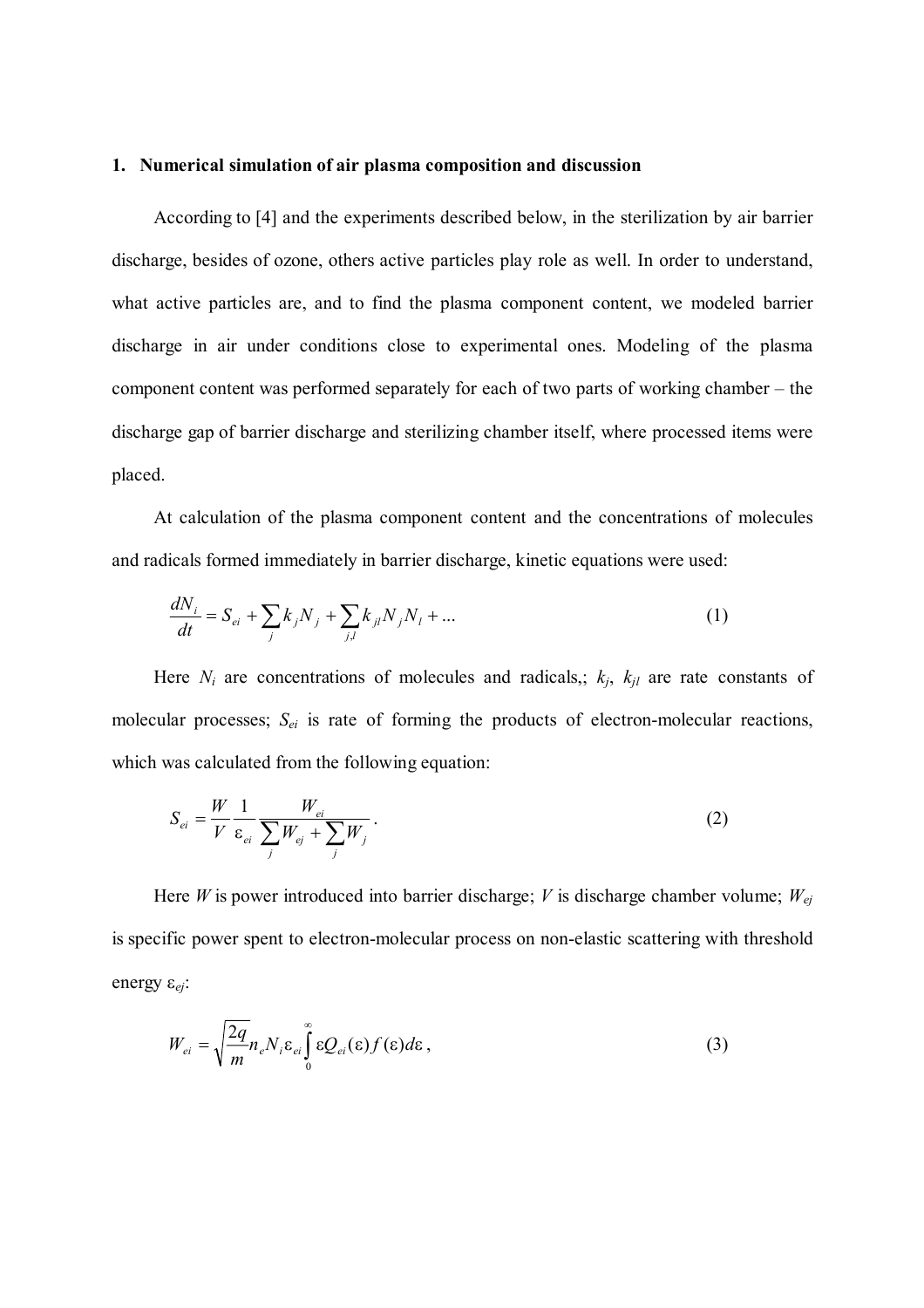where  $q = 1.602 \cdot 10^{-12}$  erg/eV; *m* and  $n_e$  are electron mass and concentration, respectively;  $Q_{ei}$ is cross section of respective non-elastic process; *f*(ε) is electron energy distribution function (it was calculated from Boltzman equation [5]).

 $W_i$  is specific power spent for the gas heating:

$$
W_i = \frac{2m}{M_i} \sqrt{\frac{2q}{m}} n_e N_i \int_0^\infty \varepsilon^2 Q_i(\varepsilon) f(\varepsilon) d\varepsilon , \qquad (4)
$$

where  $M_i$  is mass of respective kind of molecules;  $Q_i$  is transport cross section of scattering.

Electron energy distribution function and specific powers  $W_{ei}$  u  $W_i$  are strongly dependent on electric field value in microscopic chaotically moving current channels in the discharge gap. Since electric field in current channels changes in space and time in random way and in rather wide ranges, mean field value was used in the calculations. As it is shown in [6], where barrier discharge in air at atmospheric pressure was studied, mean electric field value in current channels comprises  $E = 20$  kV/cm.

At solving equations (1) more than 100 elementary processes were taken in consideration (see Table 1). (In the absence of the experimental data in the literature the cross sections of non-elastic scattering of electrons on some molecules were calculated by Thompson-Gryzinski formulas [13, 14])

Calculation of the concentrations of atoms, molecules and radicals in sterilizing chamber was also performed on basis of equations (1), but with substitution of *Sei* by *S*  $i = \frac{iv_i(v)}{\tau} \frac{v}{V}$  $S_i = \frac{N_i(\tau)}{N} \frac{V}{V}$ τ  $=\frac{N_i(\tau)}{V_i}$ , where  $\tau$  is time of the gas pumping through barrier discharge; *N<sub>i</sub>*( $\tau$ ) is concentration of mixture components in the discharge for the time point  $\tau$ ;  $V_s$  is sterilizing chamber volume. Electron and ion processes in sterilizing chamber were not taken into account due to absence of charged plasma particles in it.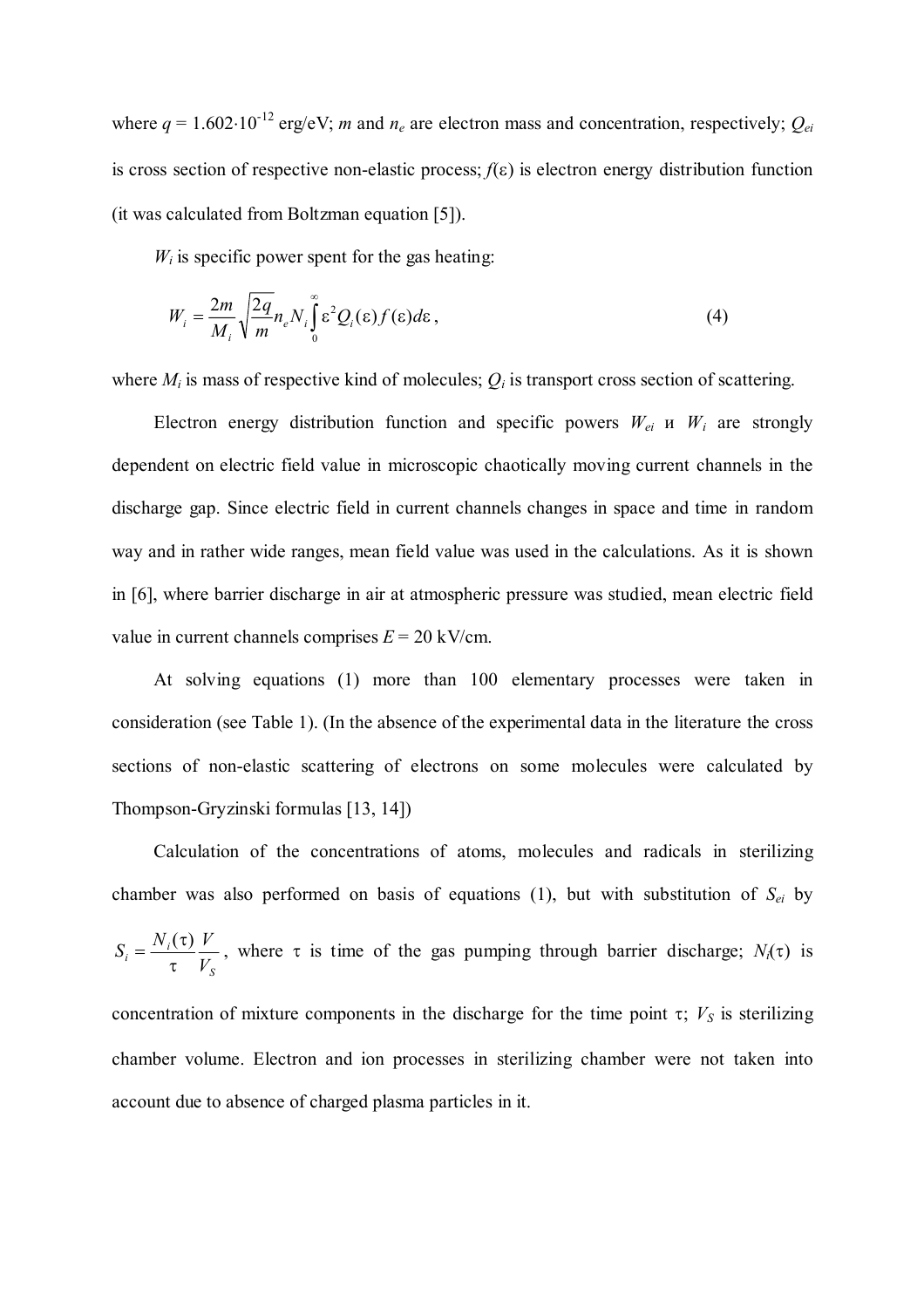Equations (1) were solved together with Boltzman equation by means of numeric methods analogous to [5].

In Figs.1,2 component contents of the mixture in sterilizing chamber in dry air (water vapor is absent) for various times  $\tau$  of pumping through barrier discharge ( $\tau = \frac{V}{Sv}$ , where *S* is cross section of the discharge chamber,  $\nu$  is pumping rate) are given. The first figure corresponds to  $\tau = 0.1$  s; the second one – to higher pumping rate, when it is possible to neglect the destruction by electrons of the products of plasma-chemical reactions in the discharge chamber. Dark strips correspond to concentrations of the mixture components after 30 minutes of the discharge operation; light strips represent maximum achievable values of the densities during mentioned time period. The largest values are reached by  $O_3$  and  $N_2O_5$ concentrations. As one can see from the figures, the densities of particular mixture components in sterilizing chamber possess rather strong dependence on pumping rate. At that, concentrations of certain components increase, whereas concentrations of other ones decrease with variation of pumping rate. With the decrease of pumping rate, amount of nitrogen-containing molecules decreases, however, ozone density grows up. It is due to fact that at low pumping rate of the mixture through the discharge gap essential decomposition of nitrogen-containing molecules occurs due to dissociation by electron hits. And, in turn, it results in the growth of ozone concentration via the sequence of chain reactions.

In Figs. 3,4 component contents are presented for the mixture in sterilizing chamber in case of moistened air (H2O concentration corresponds to partial pressure of saturated water vapor) for two given above rates of pumping through the discharge chamber.

It is clearly seen from comparison of Figs. 3 and 4 with Figs. 1 and 2 that moistening the air results in the following effects: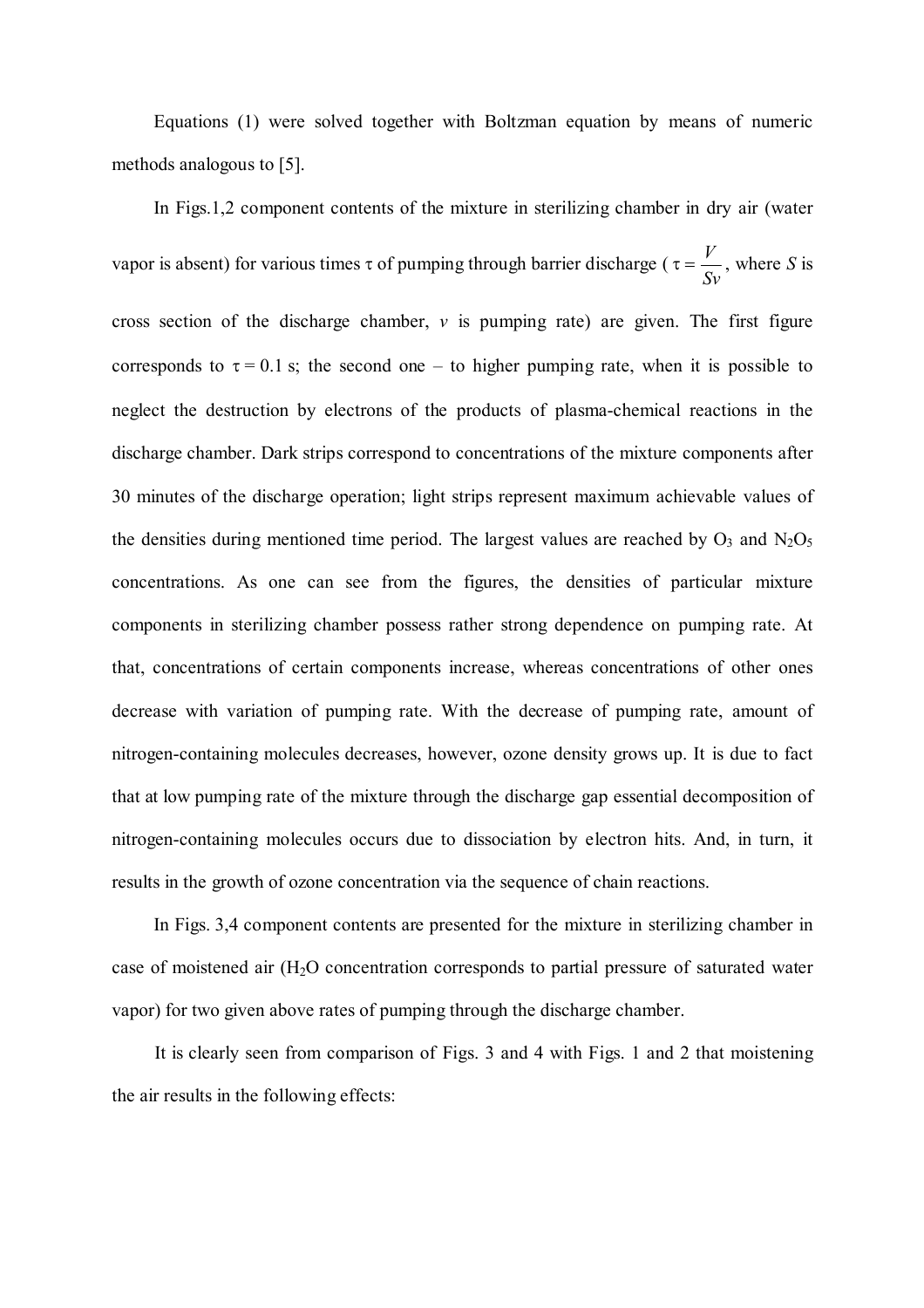- 1. Ozone concentration decreases significantly, at that its dependence on pumping rate changes to opposite one – increase of pumping rate results in increase of  $O_3$  concentration.
- 2.  $N_2O_2$  concentration increases by factor of several orders of magnitude at low pumping rate, and it exhibits small variation at high pumping rate.
- 2. Efficient generation of  $H_2O_2$ ,  $HNO_3$ ,  $HNO_2$ ,  $HO_2NO_2$  molecules occurs, at that their concentrations can essentially overcome ozone concentration.

#### **3. Experimental set-up and results**

The experimental set-up was described in detail in [4]. It consists of a glass work chamber with volume 7 liters, an electrode unit, holders for samples to be sterilized, gas and electric power supply systems. The electrode unit was placed in the center of the chamber. Gases (air,  $O_2$ , N<sub>2</sub>, Ar) with different humidity (RH) were supplied into the electrode unit, and chemically active particles generated by discharges were directed to the samples. A gas flow was varied in the range of  $0.5 - 10.0$  l/min. Barrier discharge was created with pulsed power supply. The pulse duration was about 10 µsec at the pulse rates were up to 10 kHz. Specific power normalized to volume of the discharge gap of barrier discharge comprised  $W_d = 2 + 4$  W/cm<sup>3</sup>. The whole working chamber volume was spatially split into two parts – central one, where the plasma generation occurred, and sterilizing one, where processed articles were placed. Ratio of volume of the discharge gap to that of sterilizing chamber comprised about  $3 \times 10^{-3}$ . The holders surrounded the electrode unit, and the mean distance from the discharge zone to the samples was about 10 cm.

Polished stainless steel strips inoculated with 10<sup>6</sup> spores *Bac. Stearothermophilus* ATCC 7953 (the surface spore density  $\geq 0.5 \cdot 10^6$  sp/cm<sup>2</sup>) were used as bio-indicators (BI).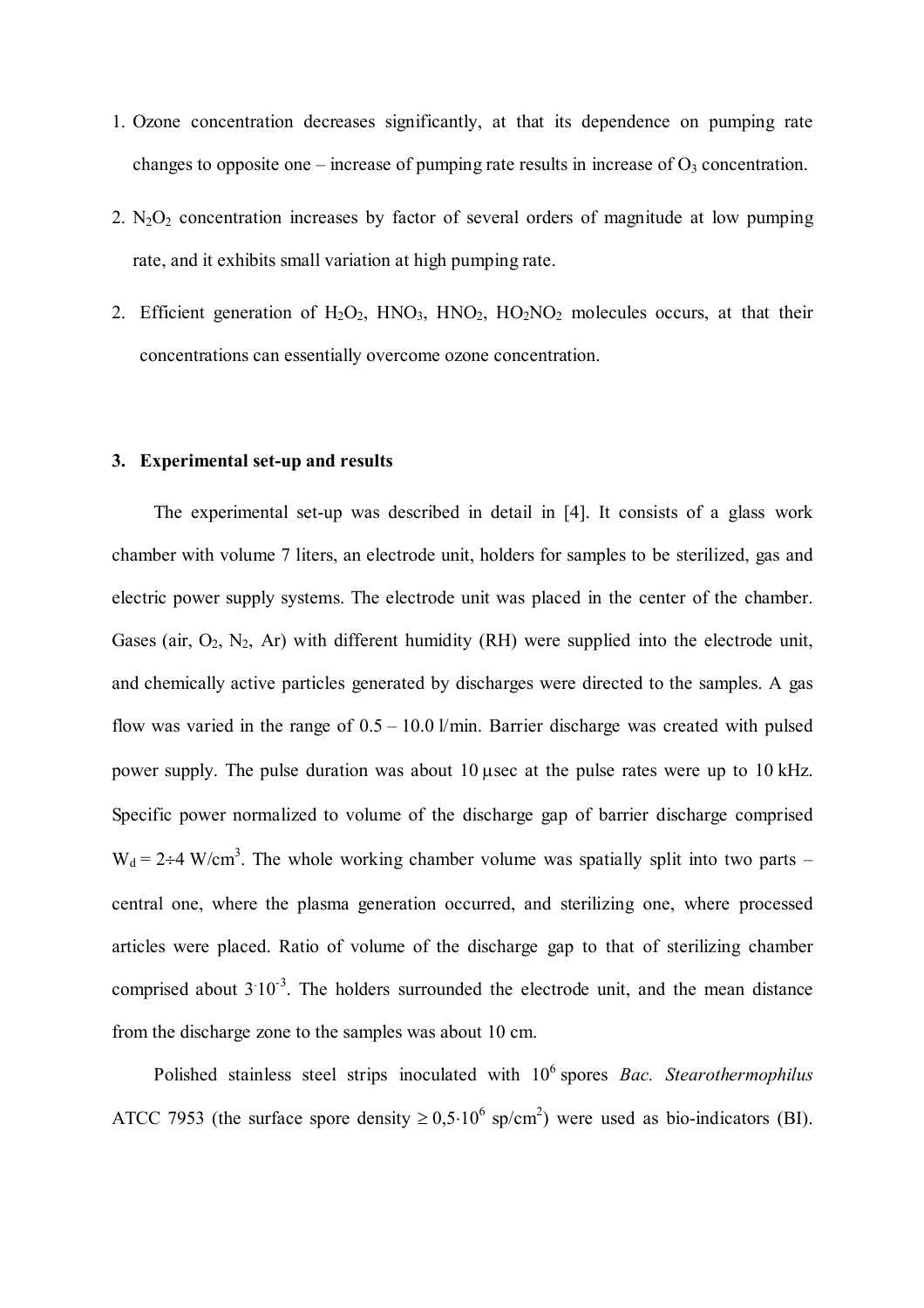After the processing the samples were treated by the standard method used in microbiology, and then the number of surviving bacteria was determined by using the pour-plate method.

The data for sterilization by barrier discharge are given in Figs.5, 6. As one can see from Fig.5, the least efficiency of the sterilization is in the cases of nitrogen and argon. In the case of dry gases the most efficient processing is observed in oxygen (due to the highest ozone concentration). Oxygen moistening results in decrease of ozone concentration, however, efficiency of the sterilization practically is not changed at that. This fact gives an evidence that sterilizing action of ozone is enhanced at presence of moisture in the chamber. At the same time, moistening the air (which is also accompanied by the decrease of ozone concentration) results in essential diminishing of the number of survived spores. As it will be shown below, this effect is most likely due to fact that, in addition to ozone, other chemically active particles participating in the sterilization are also created – first of all, they are hydrogen peroxide, nitrogen oxides, nitric and nitrous acids.

Fig.6 exhibits the survival curves (that is, dependencies of the number of survived spores on the processing time) obtained at sterilization with the use of barrier discharge in dry and moistened air. One can see from the figure that during initial several minutes the number of survived spores decreases significantly with time (practically with the same "speed" for dry and moistened air), and in subsequent the decrease of the number of survived spores occurs much more slowly. Difference in biological activity of the active media generated by barrier discharge in dry and wet air is exhibited especially at the second stage – the number of survived spores in case of wet air is essentially lower.

Since experimental conditions correspond to those given in Figs. 1 and 3, it follows from their comparison that observed increase of the sterilization efficiency at air moistening is due to generation of biologically active particles – hydrogen peroxide  $H_2O_2$ , nitric  $HNO_3$ and nitrous  $HNO<sub>2</sub>$  acids,  $HO<sub>2</sub>NO<sub>2</sub>$  radicals and the growth of  $N<sub>2</sub>O$  and  $N<sub>2</sub>O<sub>5</sub>$  concentrations.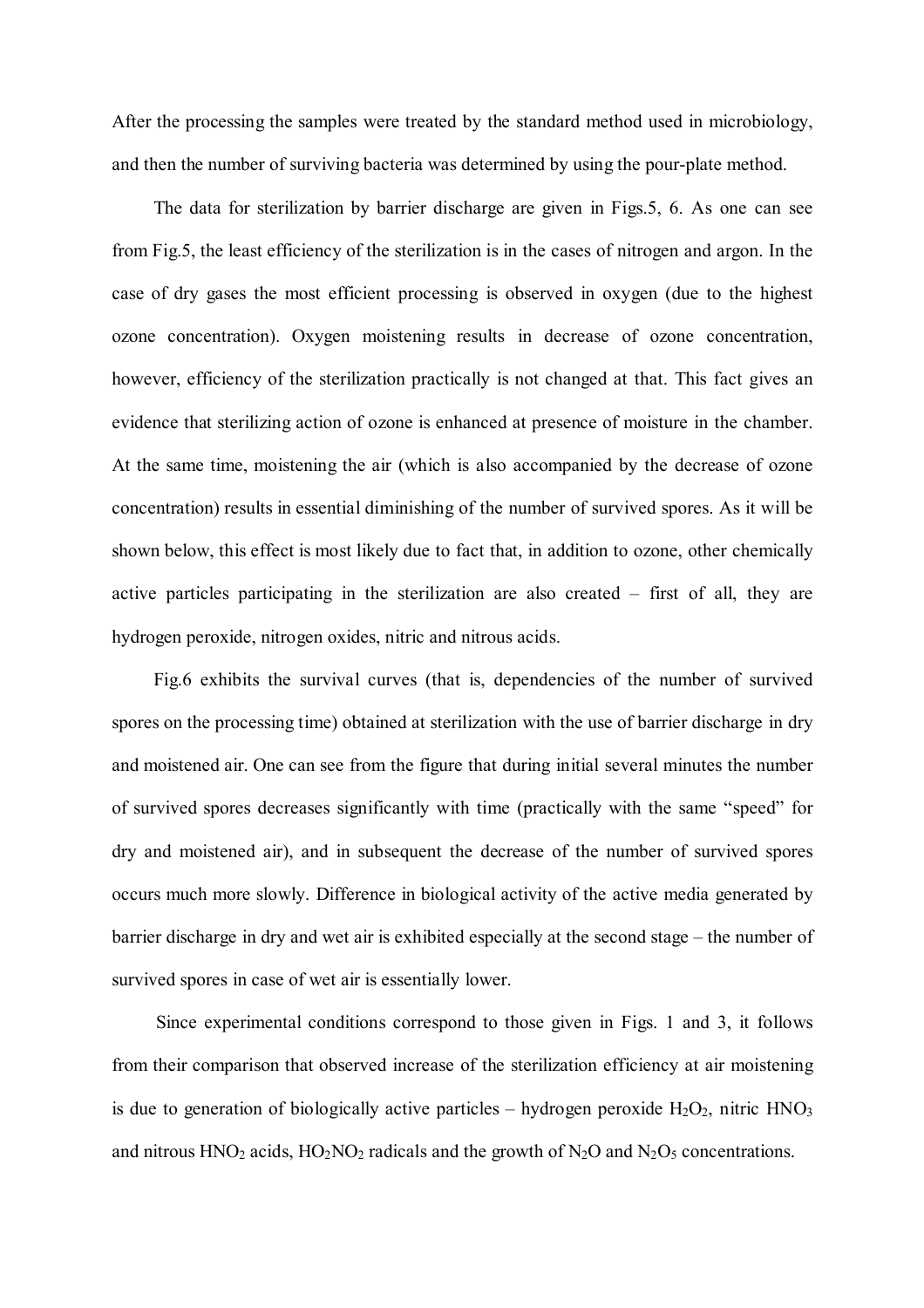Thus, as it follows from theoretical calculations and the experiment, by means of variations of pumping rate one can control concentrations of biologically active particles in wide range and, consequently, optimize the process of sterilization of medical instruments.

### **4. Acknowledgements.**

This work was supported in part by grants # 57, #57C of Science and Technology Center of Ukraine.

- 1. J.H.Young//'New Sterilization Technologies", Chapter 26 in *Sterilization technology for the Health Care Facility,* M.eichert and J.H.Young, Editors, Aspen Publishers, Gaithersburg, MD, ISBN 0-8342-0838-5, pp.228-235, 1997.
- 2 T.C.Montie, K.Kelly-Wintenderg, J.R.Roth // IEEE Trans. Plasma Sci., **28** (2000), pp. 41-50.
- 3 M.Laroussi, I.Alexeff and W.L.Kang // IEEE Trans. Plasma Sci., **28** (2000), pp. 184- 188.
- 4 V.A.Khomich, I.A.Soloshenko, V.V.Tsiolko, et al // Contributed papers of International Symposium on High Pressure, Low Temperature Plasma Chemistry (HAKONE VII), Volume 2, Greifswald, Germany, September 10-13, 2000, pp. 402-406.
- 5 I.A.Soloshenko, V.V.Tsiolko, V.A.Khomich et al // Plasma Physics Report, **26** (2000), pp. 792-800.
- 6 D.Braun, V.Gibalov, G.Pietsch // Plasma Sources Sci.Technol., **1** (1992), pp. 166-174.
- 7 Young Sun Mok, Sung Won Ham, and In-Sik Nam // IEEE Transactions on Plasma Science, v.26, N.5 (1998) pp.1566-1574.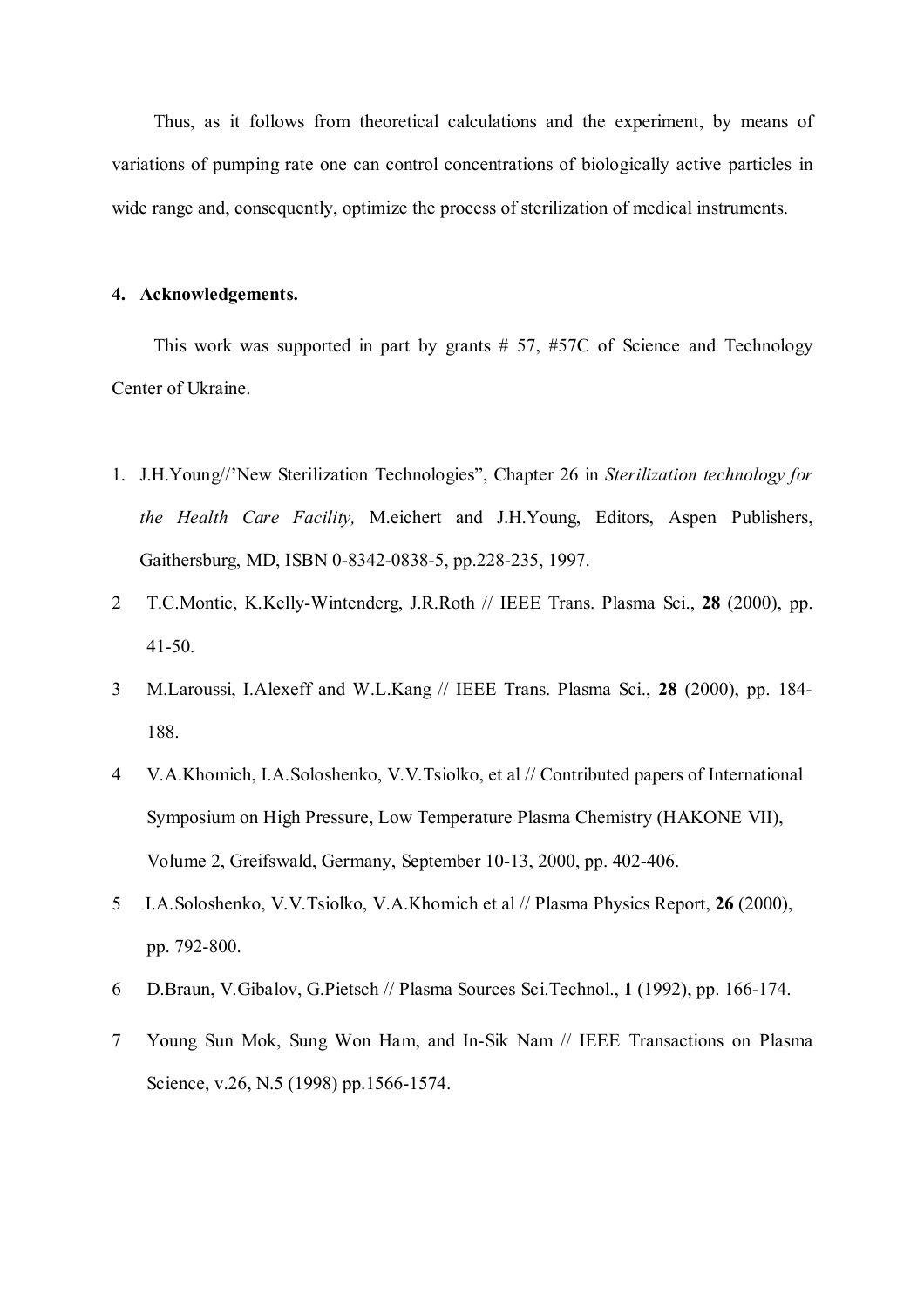- 8 A.R.Ravishankara, P.H.Wine and J.M.Nicovich // J.Chem.Phys. v.78 (1983) pp.6629- 6639.
- 9 A. A.Turnipseed, G. L.Vaghjiani, T. Gierczak, J. E.Thompson, and A.R.Ravishankara // J.Chem.Phys. v.95 (1991) pp.3244-3251.
- 10 G. L.Vaghjiani and A.R.Ravishankara // J.Chem.Phys. v.92 (1990) pp.996-1003.
- 11 I.A.Kossyj, A.Yu.Kostinskij, A.A.Matveev, V.P.Silakov // Proceedings of the Institute of General Physics, v.47, (1994), pp.37-57, in Russian.
- 12 A. C.Gentile, M. J. Kushner // J.Appl.Phys. v.78 (1995) pp.2074-085.
- 13 M. Gryzinski// *Phys. Rev*., vol.138, no.2A, (1965), pp.322-335.
- 14 M. Gryzinski// *Phys. Rev*, vol.138, no.2A, (1965), pp.336-358.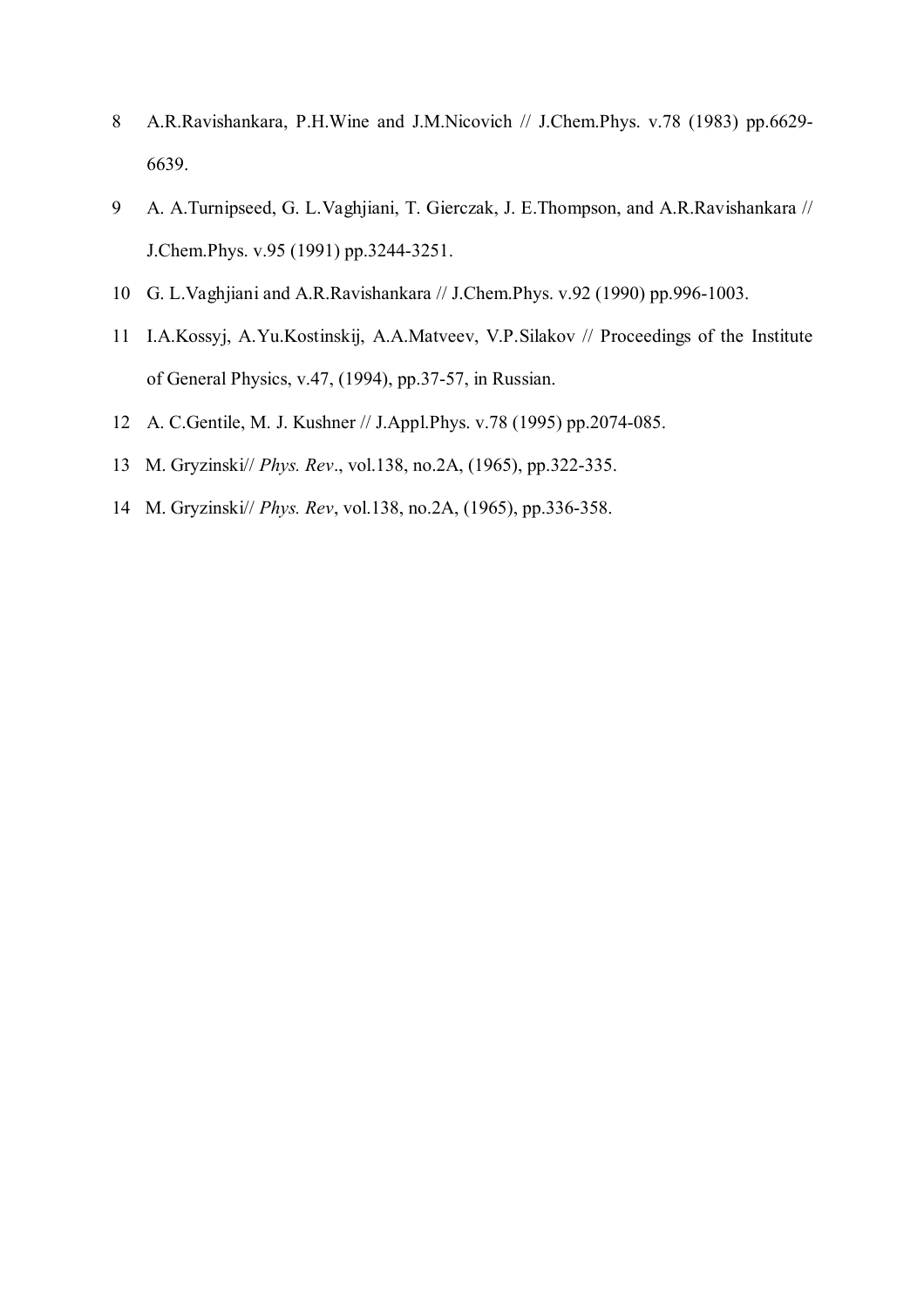# Figure captions

Fig.1. Component content of the particles in sterilizing chamber at barrier discharge operation in dry air (0% RH) for pumping time through the discharge gap  $\tau = 0.1$  s (gas flow 1 l/min).

Fig.2. Component content of the particles in sterilizing chamber at barrier discharge operation in dry air (0% RH) for pumping time through the discharge gap  $\tau = 0$  s.

Fig.3. Component content of the particles in sterilizing chamber at barrier discharge operation in moistened air (100% RH) for pumping time through the discharge gap  $\tau = 0.1$  s (gas flow  $1$   $l/min$ ).

Fig.4. Component content of the particles in sterilizing chamber at barrier discharge operation in moistened air (100% RH) for pumping time through the discharge gap  $\tau = 0$  s.

Fig.5. Comparison of sterilizing ability of barrier discharge in various dry (45% RH) and moistened (90% RH) gases by suppression of the number of survived spores *Bac. stearothermophilus* at metal strips. Initial bacterial loading 8⋅10<sup>5</sup> spores. Sterilization time is 60 min; gas flow is 1 l/min,  $W_d = 2$  W/cc; ozone concentration is shown for oxygen and air.

Fig.6. Survival curves for spores *Bac. steraothermophilus* at metal strips obtained by colony count method at sterilization by barrier discharge in dry (45% RH)(curve 1) and moistened (90% RH) (curve 2) air. Initial bacterial loading  $8·10<sup>5</sup>$  spores. Gas flow is 1 l/min,  $W_d = 2$  W/cm<sup>-3</sup>.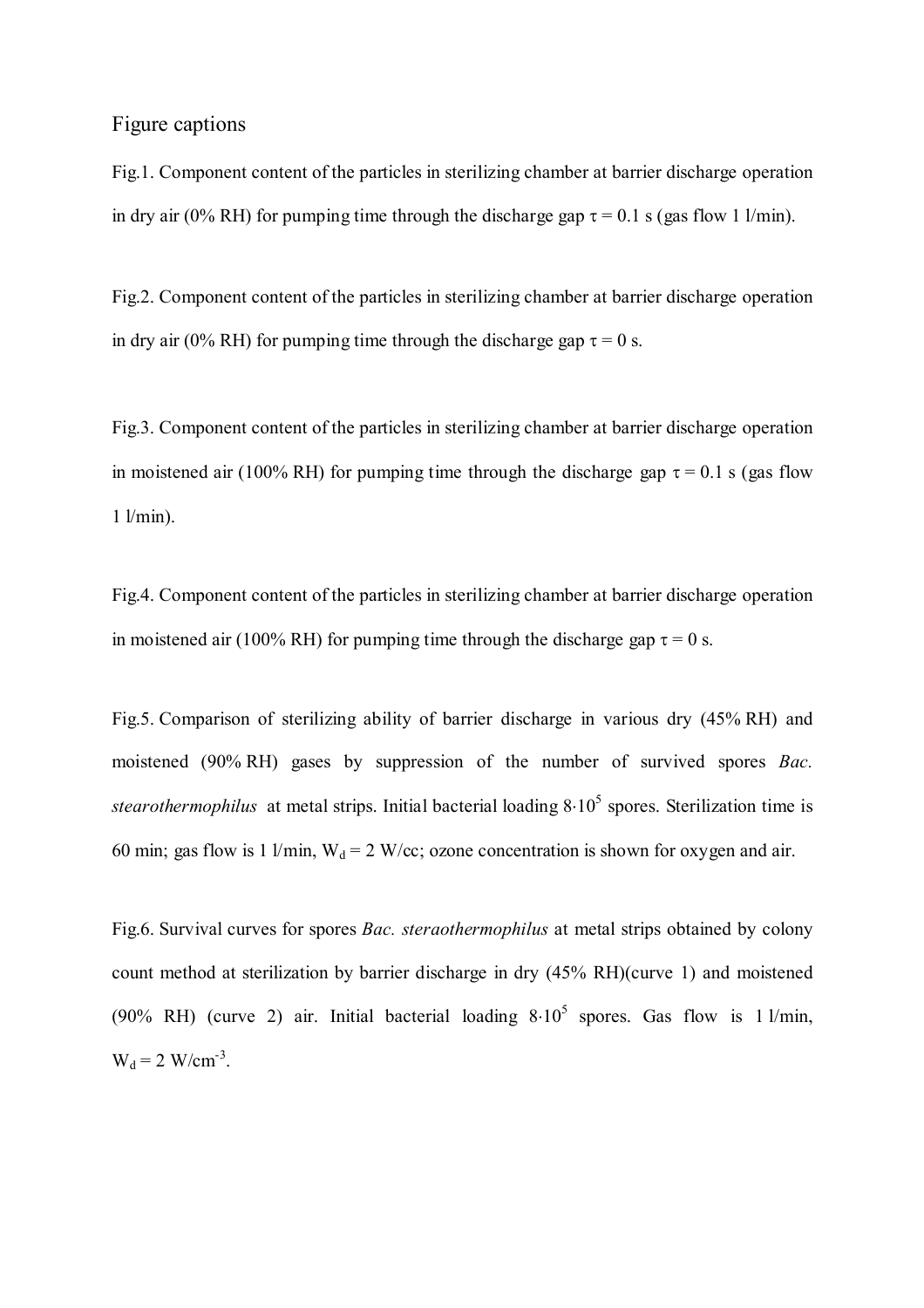

FIG.1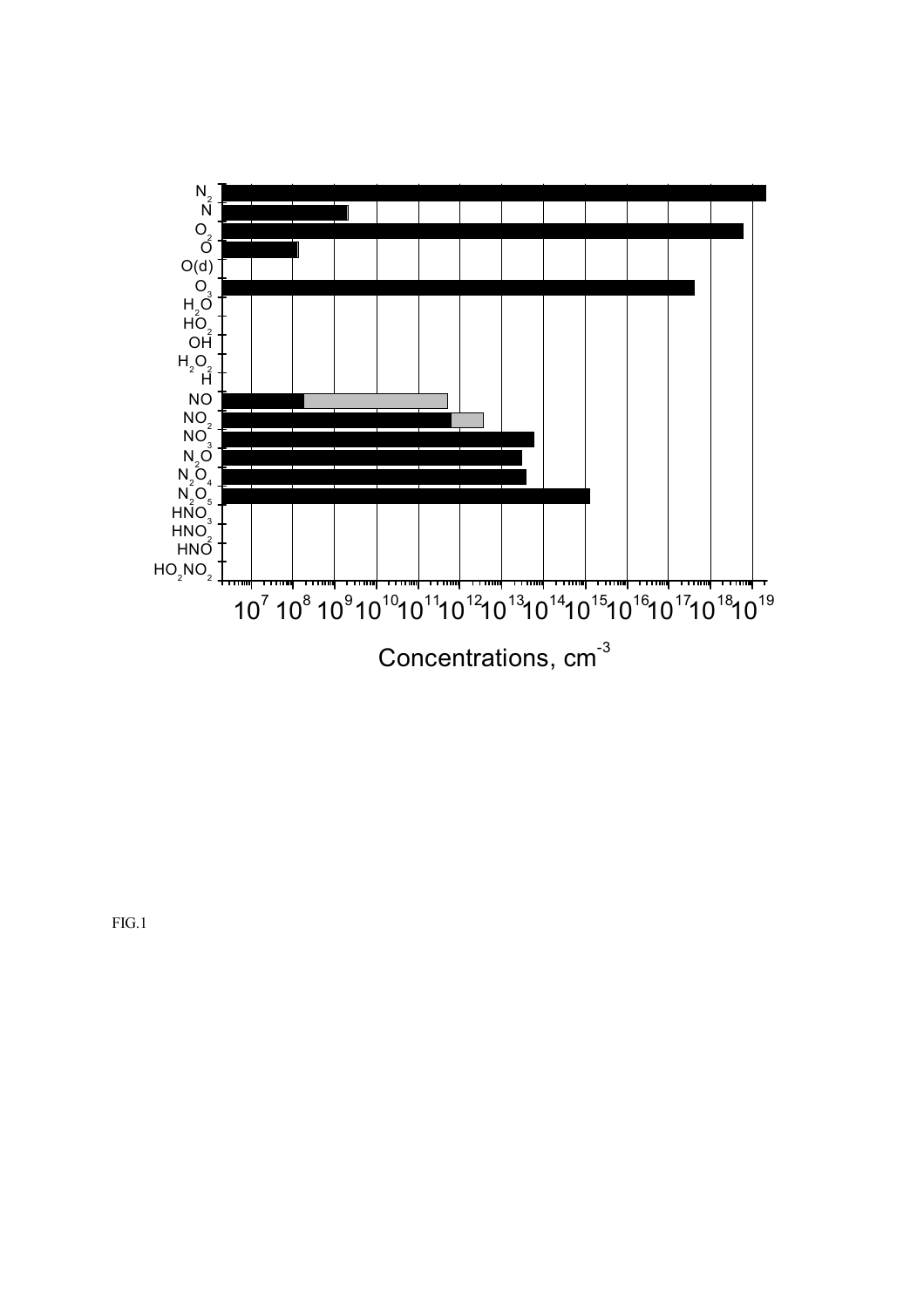

FIG.2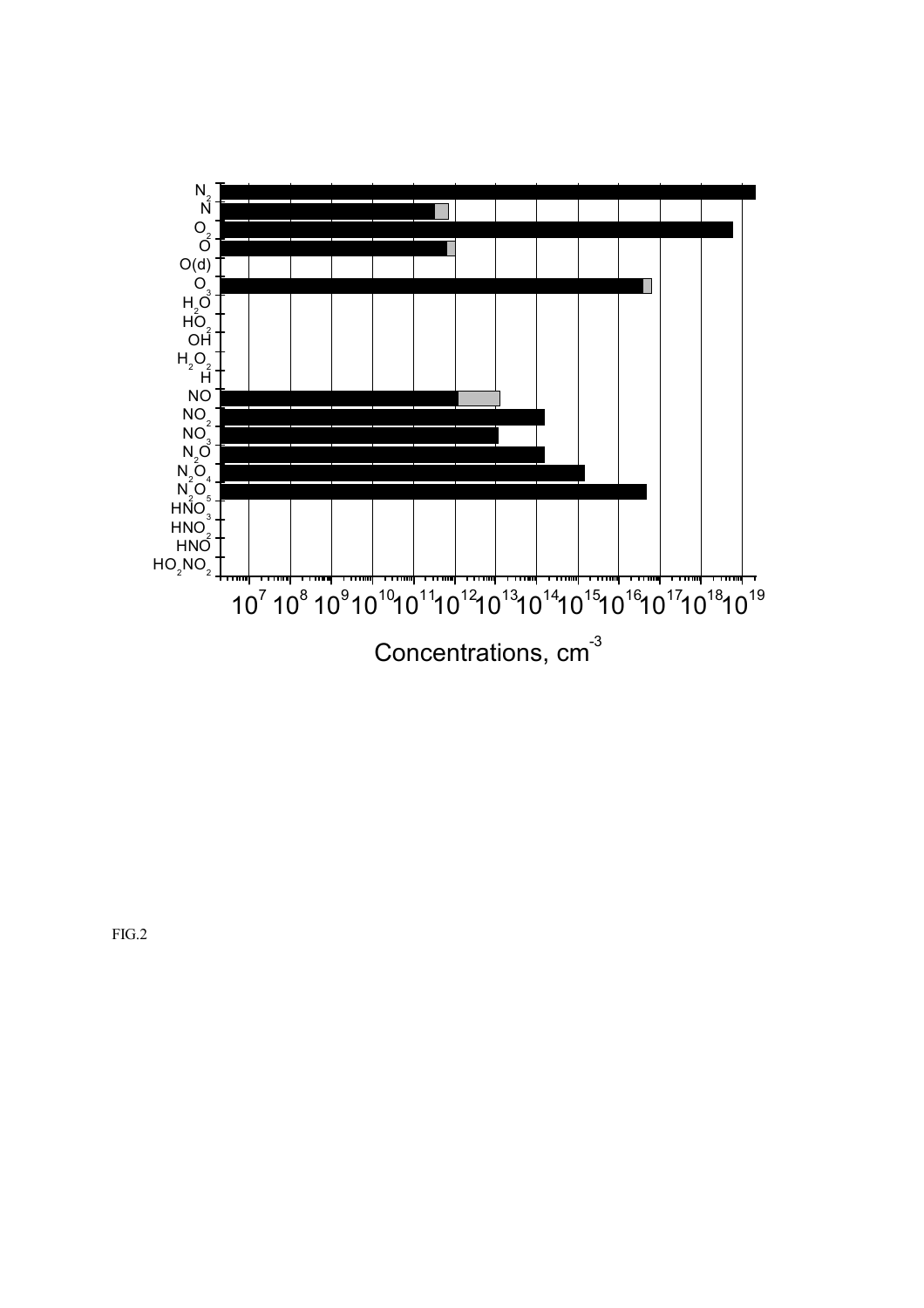

FIG.3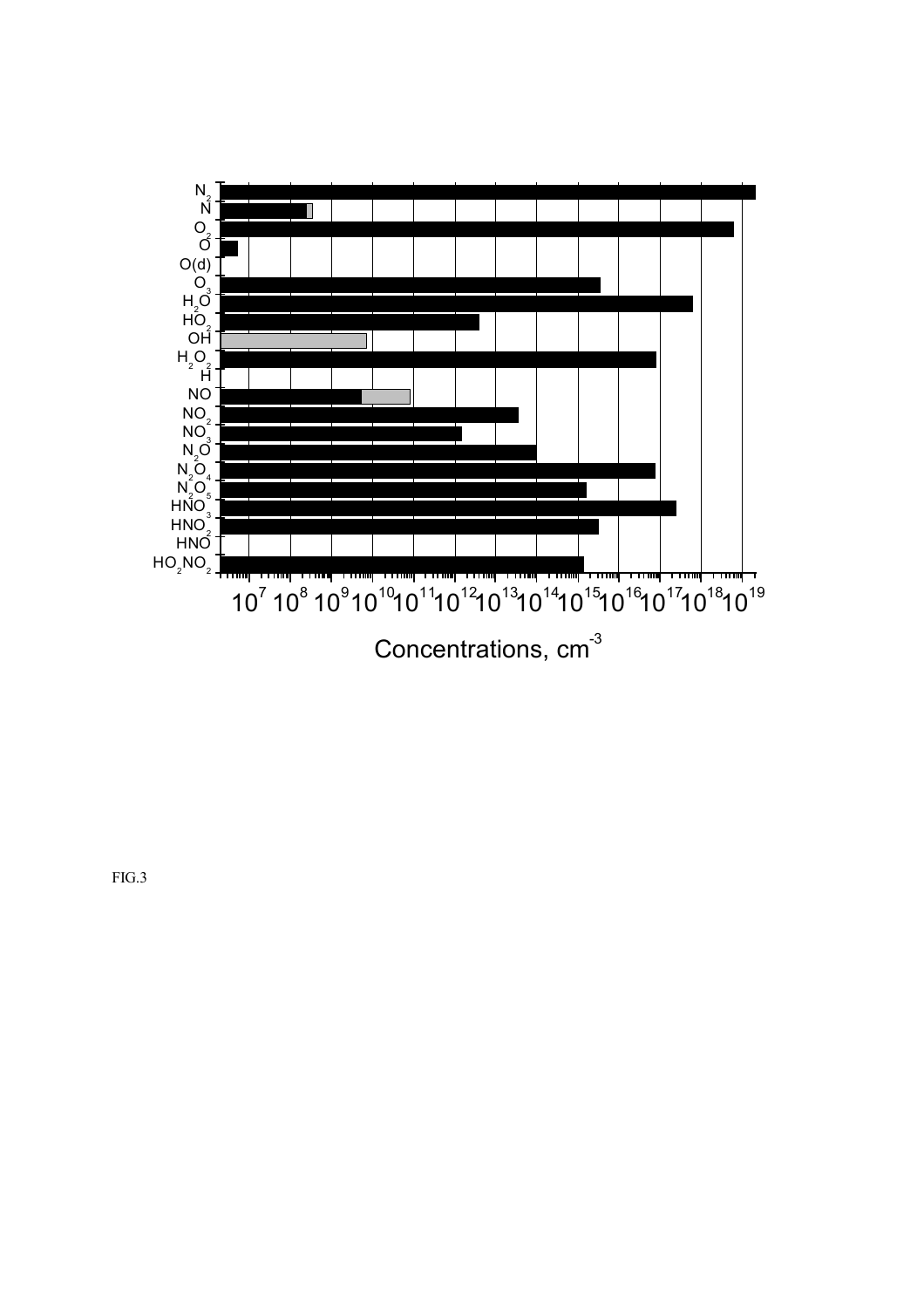

FIG.4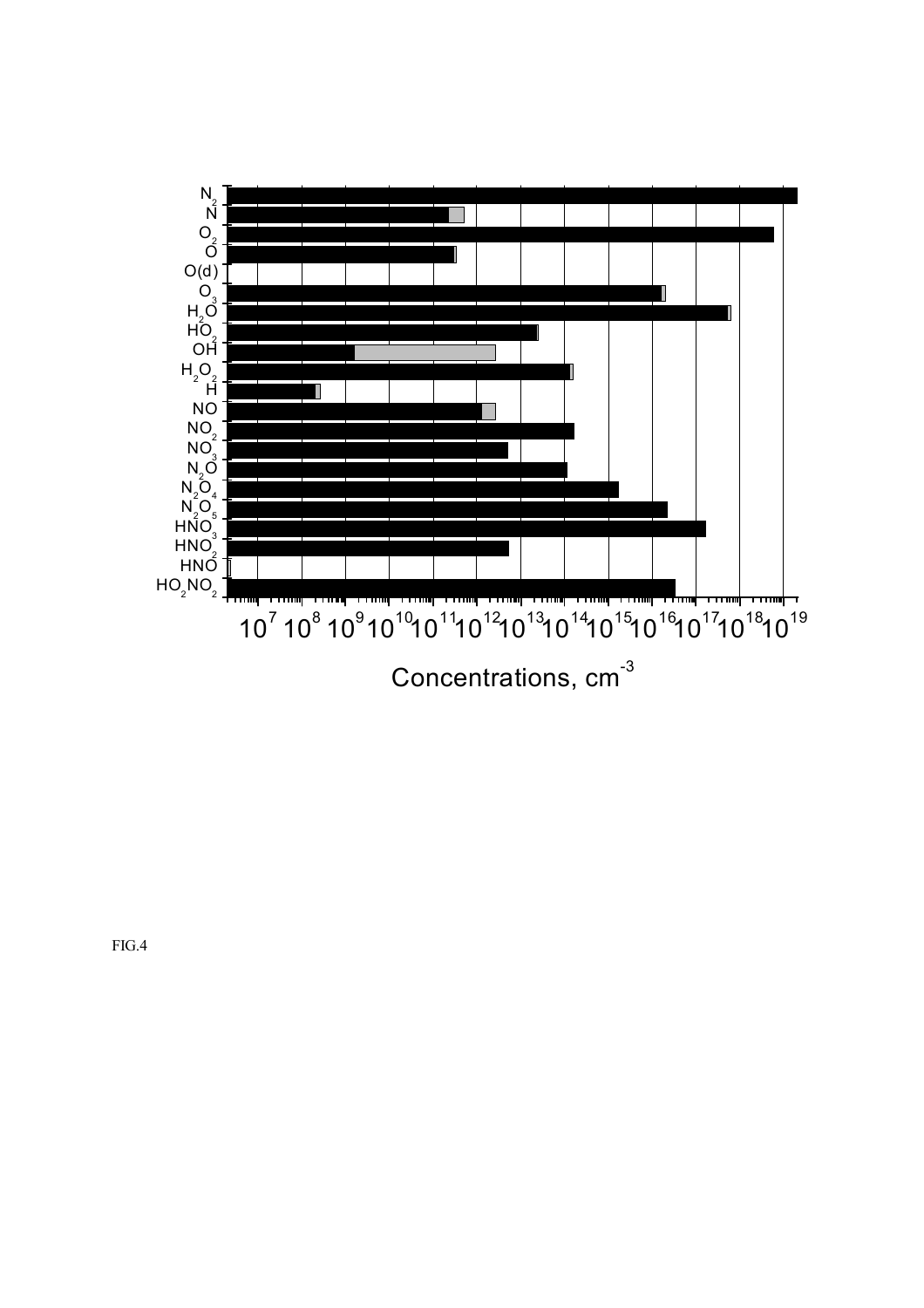

Fig.5.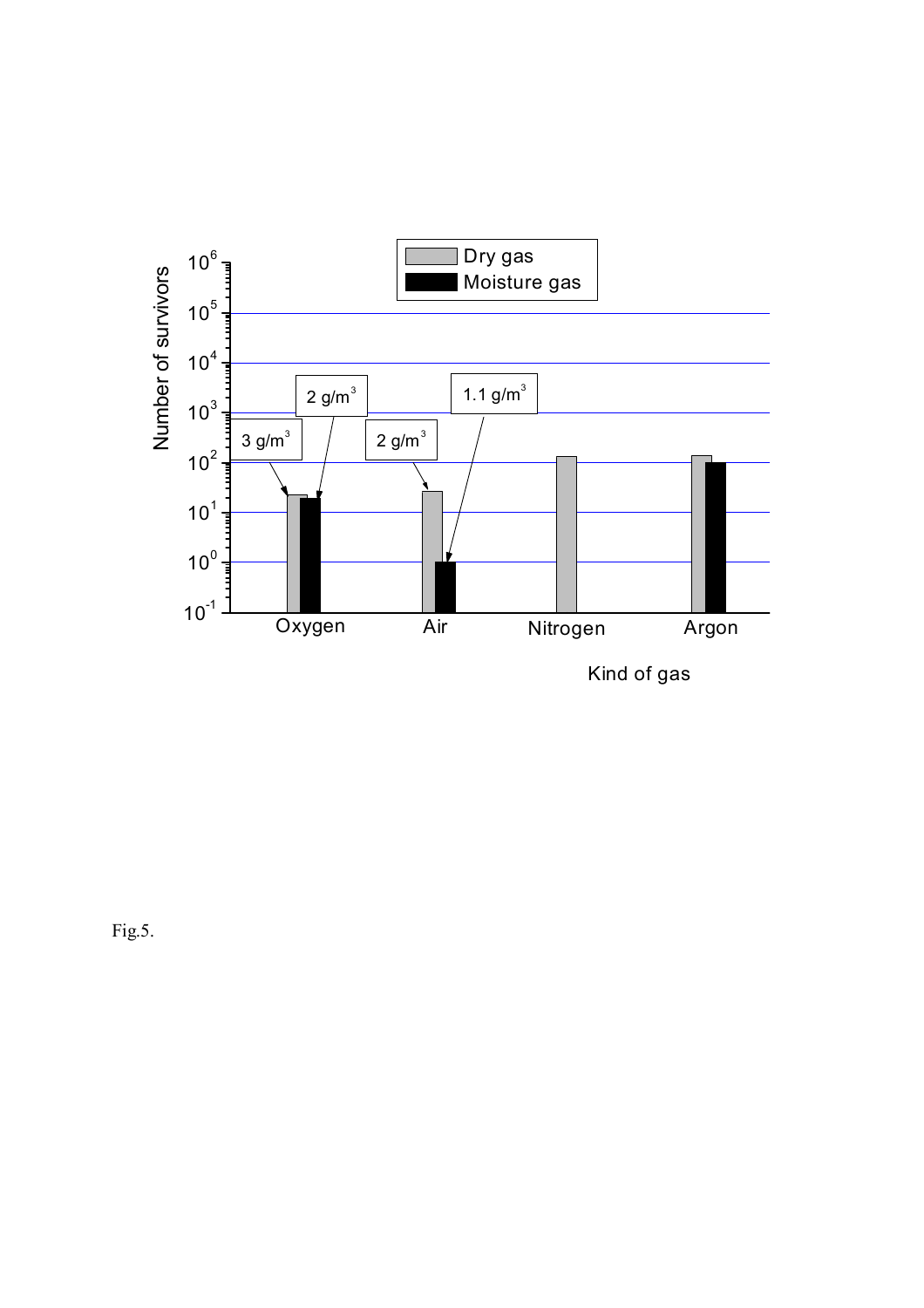

Fig.6.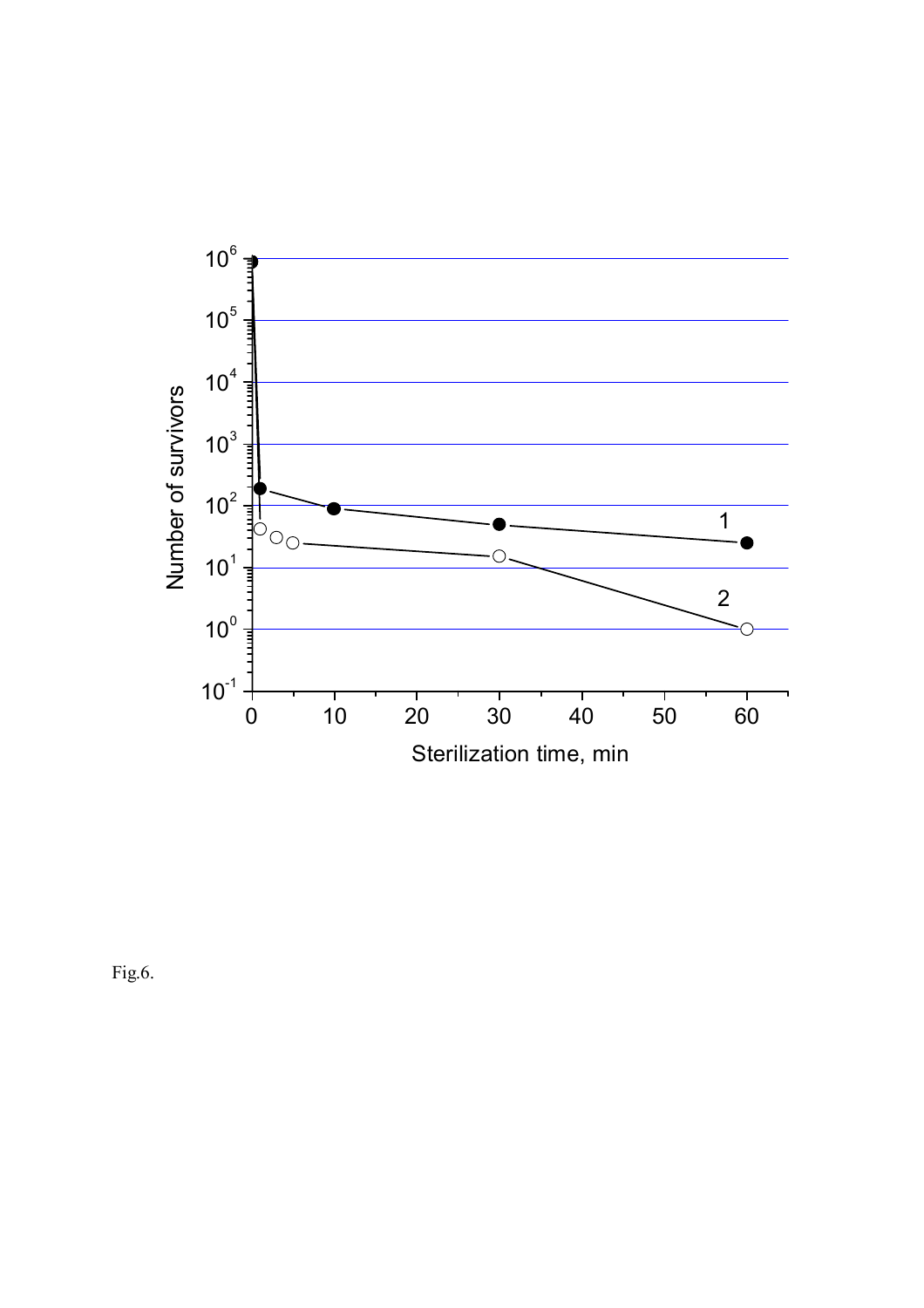| ш<br>r I |  |
|----------|--|
|          |  |

| $N_{2}$         | Reactions                                      |                                                                                     | reference        |
|-----------------|------------------------------------------------|-------------------------------------------------------------------------------------|------------------|
| $\mathbf{1}$    | $H_2O + e \rightarrow OH + H + e$              | $1.66/n_e$                                                                          | $\ast$           |
| $\sqrt{2}$      | $O_2$ + e $\rightarrow$ O + O + e              | $7.5 \cdot 10^{-2}$ /n <sub>e</sub>                                                 | $\ast$           |
| $\mathfrak{Z}$  | $O_2$ + e $\rightarrow$ O + O(d) + e           | $2.5 \cdot 10^{-2}/n_e$                                                             | $\ast$           |
| $\overline{4}$  | $N_2 + e \rightarrow N + N + e$                | $5.5 \cdot 10^{-3}/n_e$                                                             | $\ast$           |
| $\overline{5}$  | $O(d) + H_2O \rightarrow OH + OH$              | $2.2 \cdot 10^{-10}$                                                                | 6                |
| 6               | $O(d) + N_2 \rightarrow O + N_2$               | $2.6 \cdot 10^{-11}$                                                                | 6                |
| $\overline{7}$  | $O(d) + O_2 \rightarrow O + O_2$               | $3.8 \cdot 10^{-11}$                                                                | 6                |
| $\,8\,$         | $O(d) + H2O \rightarrow O + H2O$               | $1.2 \cdot 10^{-11}$                                                                | 6                |
| $\overline{9}$  | $N + HO2 \rightarrow NO + OH$                  | $2.2 \cdot 10^{-11}$                                                                | 6                |
| 10              | $NO3 + OH \rightarrow NO2 +HO2$                | $2.\overline{3.10^{-11}}$                                                           | 6                |
| $\overline{11}$ | $OH + OH + M \rightarrow H_2O_2 + M$           | $6.5 \cdot 10^{-31} (300/T)^{0.7}$                                                  | 6                |
| $\overline{12}$ | $OH + O_3 \rightarrow HO_2 + O_2$              | $1.3 \cdot 10^{-12}$ e <sup>-956/T</sup> + 2.3 $\cdot 10^{-11}$ e <sup>110/T</sup>  | 6                |
| $\overline{13}$ | $OH + HO_2 \rightarrow H_2O + O_2$             | $4.8 \cdot 10^{-11}$ e <sup>250/T</sup>                                             | 6                |
| 14              | $O + HO2 \rightarrow OH + O2$                  | $2.9.10^{-11}$ e <sup>200/T</sup>                                                   | 6                |
| 15              | $H + O_3 \rightarrow OH + O_2$                 | $1.4 \cdot 10^{-10}$ e <sup>-480/T</sup>                                            | 6                |
| 16              | $H + HO2 \rightarrow OH + OH$                  | $3.0 \cdot 10^{-10}$ e <sup>-500/T</sup>                                            | 6                |
| 17              | $H + OH + M \rightarrow H2O + M$               | $1.1 \cdot 10^{-23}$ T <sup>-2.6</sup>                                              | 6                |
| 18              | $OH + OH \rightarrow H2O + O$                  | $1.0 \cdot 10^{-11}$ e <sup>-500/T</sup>                                            | 6                |
| 19              | $OH + H2O2 \rightarrow H2O + HO2$              | $1.2 \cdot 10^{-11}$ e <sup>-270/T</sup> + 8.0 $\cdot 10^{-12}$ e <sup>2060/T</sup> | 6                |
| 20              | $O + O + M \rightarrow O_2 + M$                | $2.76 \cdot 10^{-31} / T$                                                           | 6                |
| $\overline{21}$ | $HO_2 + HO_2 \rightarrow H_2O_2 + O_2$         | $2.2 \cdot 10^{-13}$ e <sup>600/T</sup>                                             | 6                |
| 22              | $HO_2 + HO_2 + M \rightarrow H_2O_2 + O_2 + M$ | $1.9.10^{-33}$ e <sup>980/T</sup>                                                   | 6                |
| $\overline{23}$ | $N + N + M \rightarrow N_2 + M$                | $8.3 \cdot 10^{-34} e^{500/T}$                                                      | 6                |
| 24              | $O + H2O2 \rightarrow OH + HO2$                | $1.45 \cdot 10^{-15}$                                                               | $\overline{7}$   |
| 25              | $O + H2O2 \rightarrow H2O + O2$                | $1.45 \cdot 10^{-15}$                                                               | $\overline{7}$   |
| 26              | $O(d) + O_3 \rightarrow O + O + O_2$           | $2.33 \cdot 10^{-10}$                                                               | 8                |
| $\overline{27}$ | $O(d) + O_3 \rightarrow O_2 + O_2$             | $2.33 \cdot 10^{-10}$                                                               | 8                |
| 28              | $H + HO2 \rightarrow H2O2$                     | $9.10^{-11}$                                                                        | 9                |
| 29              | $N + O_3 \rightarrow NO + O_2$                 | $2.10^{-16}$                                                                        | 10               |
| 30              | $N + NO_2 \rightarrow N_2 + O_2$               | $7.10^{-13}$                                                                        | 10               |
| $\overline{31}$ | $N + NO_2 \rightarrow N_2 + O + O$             | $9.1 \cdot 10^{-13}$                                                                | 10               |
| 32              | $O+O_3 \rightarrow O_2 + O_2$                  | $2.10^{-11}$ e <sup>2300/T</sup>                                                    | 10               |
| 33              | $O + NO3 \rightarrow O2 + NO2$                 | $1.10^{-11}$                                                                        | 10               |
| 34              | $NO3 + NO3 \rightarrow O2 + NO2 + NO2$         | $2.3 \cdot 10^{-13}$ e <sup>-1600/T</sup>                                           | 10               |
| 35              | $N + OH \rightarrow NO + H$                    | $3.8 \cdot 10^{-11}$ e <sup>85/T</sup>                                              | 11               |
| 36              | $N + O_2 \rightarrow NO + O$                   | $4.4 \cdot 10^{-12}$ e <sup>-3220/T</sup>                                           | $\overline{7}$   |
| 37              | $N + O + M \rightarrow NO + M$                 | $5.46 \cdot 10^{-33}$ e <sup>155/T</sup>                                            | $\overline{7}$   |
| 38              | $NO + H + M \rightarrow HNO + M$               | $3.4 \cdot 10^{-32}$                                                                | $\overline{7}$   |
| 39              | $NO + HO_2 \rightarrow HNO + O_2$              | $9.1 \cdot 10^{-19}$ e <sup>2819/T</sup>                                            | $\boldsymbol{7}$ |
| 40              | $NO + HO2 + M \rightarrow HNO3 + M$            | $5.6 \cdot \overline{10^{-33}}$                                                     | $\overline{7}$   |
| 41              | $NO + HO2 \rightarrow NO2 + OH$                | $3.7 \cdot 10^{-12}$ e <sup>240/T</sup>                                             | $\tau$           |
| 42              | $NO + N \rightarrow N_2 + O$                   | $3.1 \cdot 10^{-11}$                                                                | 7                |
| 43              | $NO + NO3 \rightarrow NO2 + NO2$               | $1.6 \cdot 10^{-11}$ e <sup>150/T</sup>                                             | $\overline{7}$   |
| 44              | $NO + O + N_2 \rightarrow NO_2 + N_2$          | $9.1 \cdot 10^{-28}$ T <sup>-1.6</sup>                                              | 7                |
| 45              | $NO + O_3 \rightarrow NO_2 + O_2$              | $2.0 \cdot 10^{-12}$ e <sup>-14400/T</sup>                                          | $7\phantom{.0}$  |
|                 |                                                |                                                                                     |                  |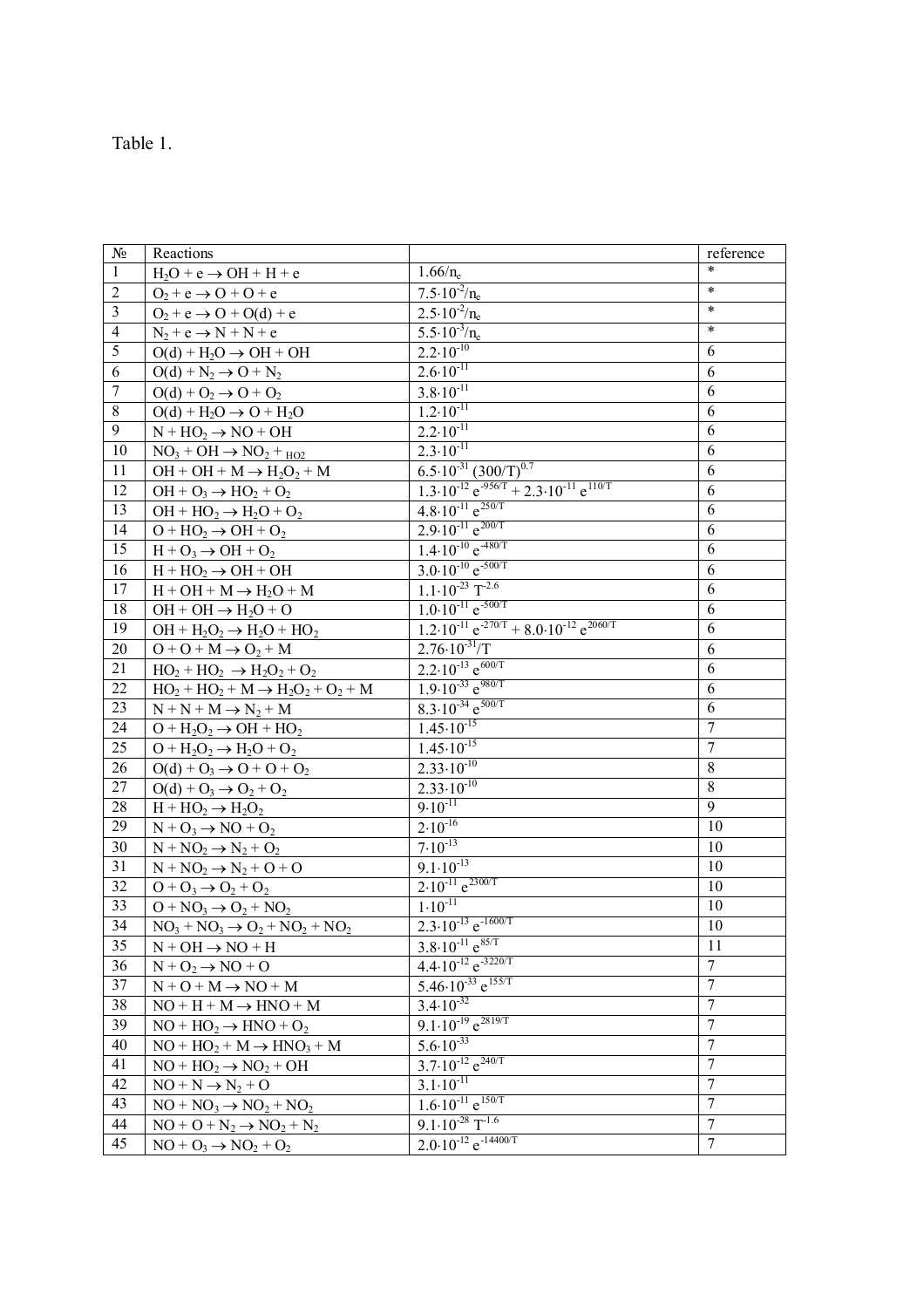| 46              | $NO + OH + M \rightarrow HNO_2 + M$                              | $7.4 \cdot 10^{-31} (T/300)^{-2.4}$               | $\overline{7}$ |
|-----------------|------------------------------------------------------------------|---------------------------------------------------|----------------|
| 47              | $NO2 + HO2 + M \rightarrow HO2NO2$                               | $1.5 \cdot 10^{-31}$ $(T/300)^{-3.2}$             | $\overline{7}$ |
| 48              | $NO2 + N \rightarrow N2O + O$                                    | $2.4 \cdot 10^{-12}$                              | $\overline{7}$ |
| 49              | $NO2 + N \rightarrow NO + NO$                                    | $6.0 \cdot 10^{-13}$                              | $\overline{7}$ |
| 50              | $NO2 + NO2 + M \rightarrow N2O4 + M$                             | $1.4 \cdot 10^{-33}$ $(T/300)^{-3.8}$             | $\overline{7}$ |
| 51              | $NO2 + NO3 + M \rightarrow N2O5 + M$                             | $2.7 \cdot 10^{-30} (T/300)^{-3.4}$               | $\overline{7}$ |
| $\overline{52}$ | $NO2 + O \rightarrow NO + O2$                                    | $6.5 \cdot 10^{-12}$ e <sup>120/T</sup>           | $\overline{7}$ |
| 53              | $NO2 + O3 \rightarrow NO + O2 + O2$                              | $1.0 \cdot 10^{-18}$                              | $\overline{7}$ |
| 54              | $NO2 + O + M \rightarrow NO3 + M$                                | $9.0 \cdot 10^{-32} (T/300)^{-2.0}$               | $\overline{7}$ |
| 55              | $NO2+O3 \rightarrow NO3+O2$                                      | $1.2 \cdot 10^{-13}$ e <sup>-2450/T</sup>         | $\overline{7}$ |
| $\overline{56}$ | $NO2 + OH + M \rightarrow HNO3 + M$                              | $2.2 \cdot 10^{-30}$ $(T/300)^{-2.9}$             | $\overline{7}$ |
| $\overline{57}$ | $N_2O_5 + M \rightarrow NO_3 + NO_2 + M$                         | $8.8 \cdot 10^{-6} e^{-9700/T}$                   | $\overline{7}$ |
| 58              | $N_2O_5 + H_2O \rightarrow HNO_3 + HNO_3$                        | $5.0.10^{-21}$                                    | $\overline{7}$ |
| 59              | $HNO + O2 \rightarrow NO + HO2$                                  | $5.25 \cdot 10^{-12}$ e <sup>-1510/T</sup>        | $\overline{7}$ |
| 60              | $HNO2 + OH \rightarrow NO2 + H2O$                                | $1.8\cdot\overline{10^{-11}}$ e <sup>-39-/T</sup> | $\overline{7}$ |
| 61              | $HNO3 + OH \rightarrow NO3 + H2O$                                | $1.5 \cdot 10^{-14}$ e 650/T                      | $\overline{7}$ |
| 62              | $HNO3 + NO \rightarrow HNO2 + NO$                                | $7.37 \cdot 10^{-21}$                             | $\tau$         |
| 63              | $HO_2NO_2 + M \rightarrow HO_2 + NO_2 + M$                       | $5.0 \cdot 10^{-6}$ e <sup>-10000/T</sup>         | $\overline{7}$ |
| 64              | $O + O_2 + M \rightarrow O_3 + M$                                | $6.2 \cdot 10^{-34}$ $(T/300)^{-2.0}$             | $\overline{7}$ |
| 65              | $O + OH \rightarrow O_2 + H$                                     | $2.3 \cdot 10^{-11} e^{110/T}$                    | $\overline{7}$ |
| 66              | $H + O_2 + M \rightarrow HO_2 + M$                               | $4.8 \cdot 10^{-32}$                              | $\overline{7}$ |
| 67              | $H + OH + M \rightarrow H_2O + M$                                | $8.6 \cdot 10^{-31}$                              | $\overline{7}$ |
| 68              | $O_3$ + e $\rightarrow$ O <sub>2</sub> + O + e                   | $7.3 \cdot 10^{-3}/n_e$                           | $\ast$         |
| 69              | $N_2O + e \rightarrow N_2 + O + e$                               | $1.68 \cdot 10^{-2}/n_e$                          | $\ast$         |
| 70              | $NO2 + e \rightarrow NO + O + e$                                 | $7.5 \cdot 10^{-2}/n_e$                           | $\ast$         |
| 71              | $N_2O_4$ + e $\rightarrow$ NO <sub>2</sub> + NO <sub>2</sub> + e | $2.5 \cdot 10^{-2}$ /n <sub>e</sub>               | $\ast$         |
| 72              | $N_2O_5 + e \rightarrow NO_2 + NO_3 + e$                         | $2.5 \cdot 10^{-2}/n_e$                           | $\ast$         |

\* - rates were calculated with the use of electron energy distribution function.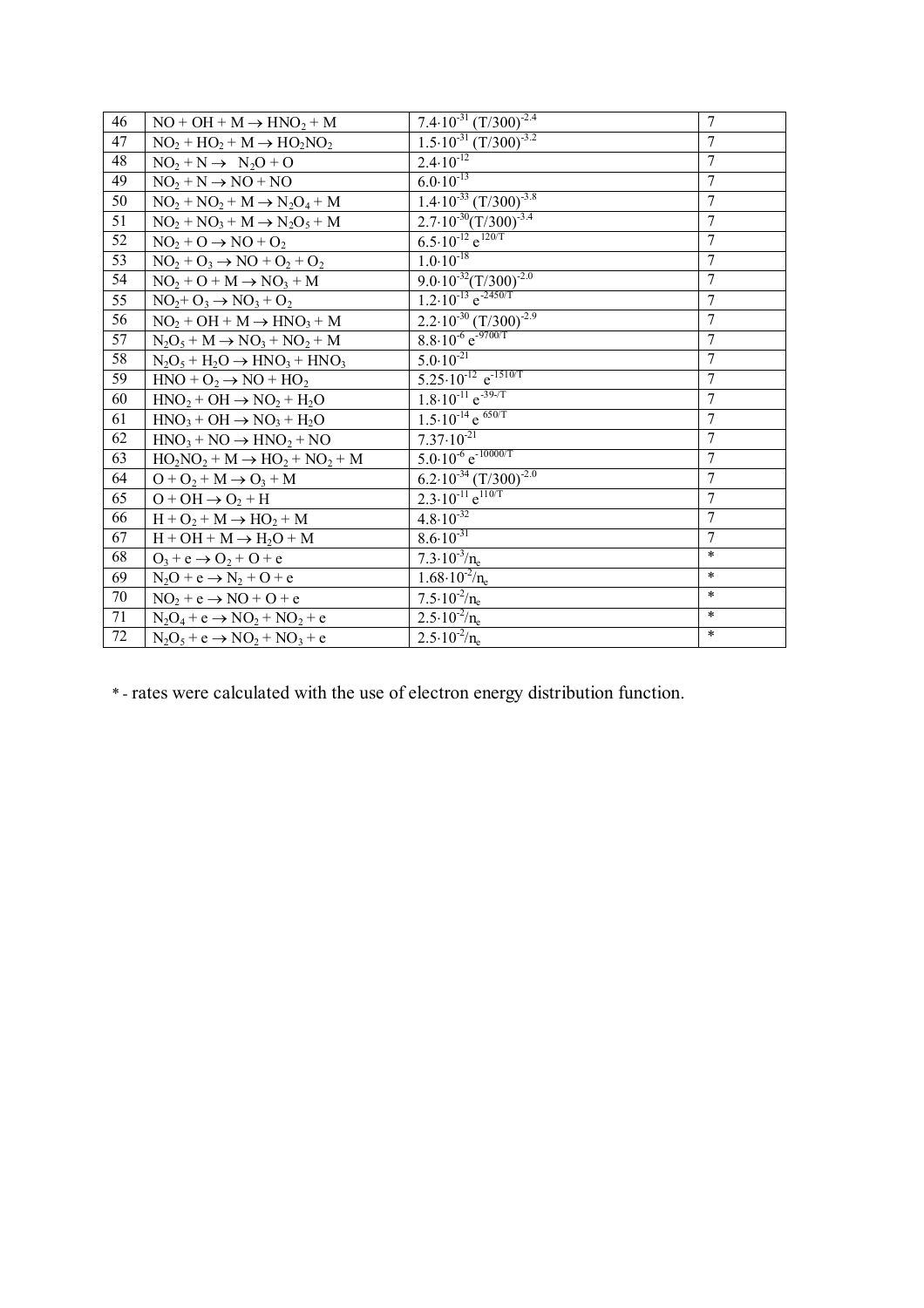## **КІНЕТИЧНІ ПРОЦЕСИ В ПЛАЗМІ БАР'ЄРНОГО РОЗРЯДУ НА АТМОСФЕРНОМУ ПОВІТРІ: ВПЛИВ ПАРІВ ВОДИ НА БІОЛОГІЧНУ АКТИВНІСТЬ СЕРЕДОВИЩА**

В.Ю.Баженов, А.В.Рябцев, І.О.Солошенко, В.О.Хомич, В.В.Ціолко, А.І.Щедрін, А.І.Кузьмичов, В.І.Крижановський, І.Л.Михно.

### Резюме

Робота присвячена теоретичному та експериментальному дослідженню впливу парів води на біологічну активність середовища, що генерується бар'єрним розрядом на атмосферному повітрі. Числове моделювання компонентного складу часток, які генеруються бар'єрним розрядом в сухому та вологому повітрі, показало, що зволоження повітря з одного боку приводить до зменьшення концентрації озону, а з другого - до збільшення концентрації таких біологічно активних часток як  $N_2O_4$  та  $\Gamma$ появи нових активних часток - молекул перекису водню  $H_2O_2$ , азотної (HNO<sub>3</sub>) та азотистої (HNO<sub>2</sub>) кислот, радикалів  $HO_2NO_2$ . Експерименти по обробці спор показали, що зволоженння повітря приводить до підвищення біологічної активності середовища, яке генерується бар'єрним розрядом. На підставі експериментів та теоретичних розрахунків можна стверджувати, що збільшення активності середовища пов'язане з генерацією водневміщуючих часток  $H_2O_2$ ,  $HNO_3$ ,  $HNO_2$  та  $HO_2NO_2$ .